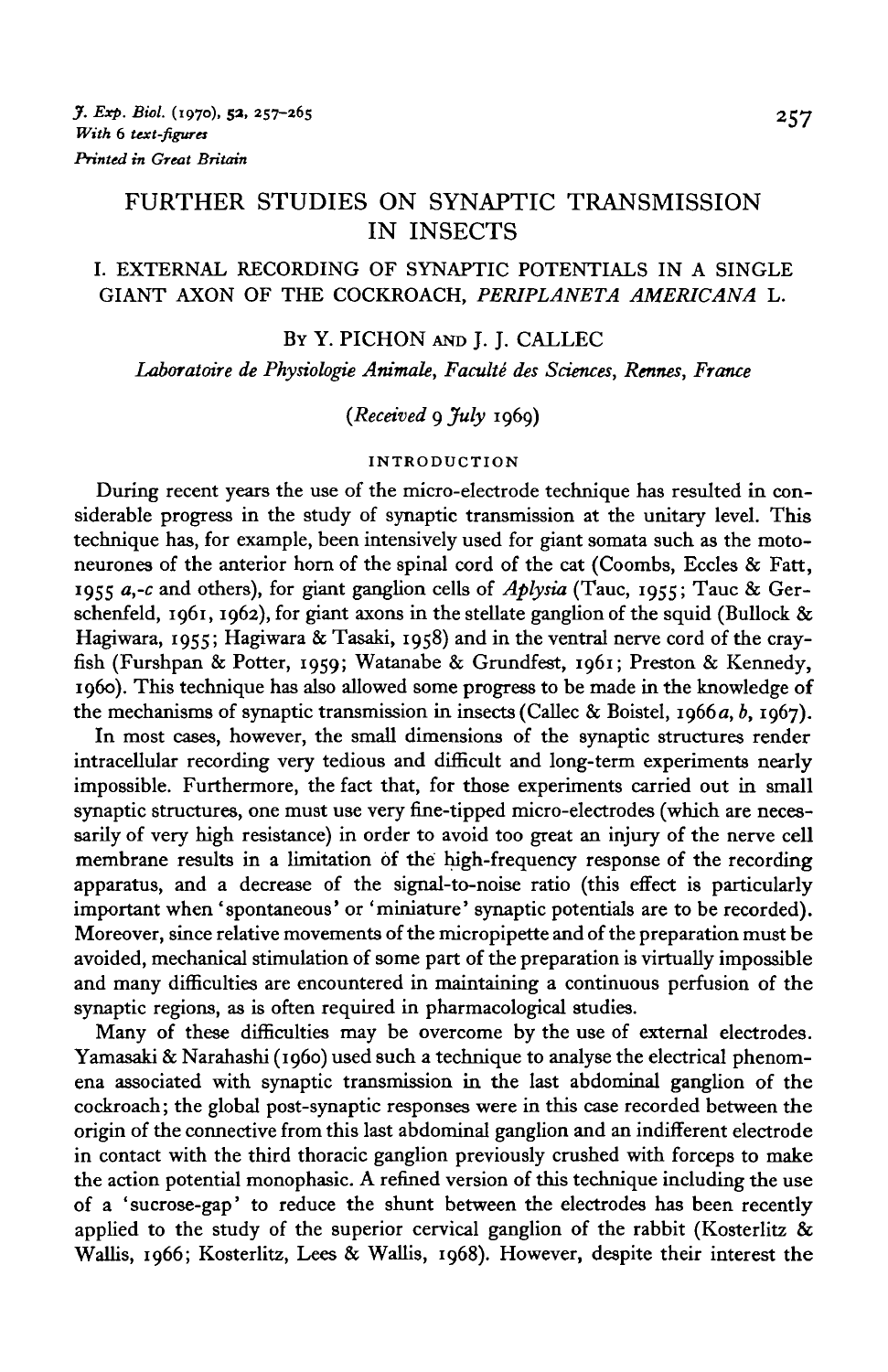results thus obtained remain far less precise and far less complete than those obtained with intracellular micro-electrodes.

It is obviously desirable to be able to record, with external electrodes, the synaptic potentials corresponding to a single post-synaptic element, for this technique would allow the same results to be obtained as with intracellular micro-electrodes without many of the above-mentioned inconveniences. We have recently developed such a technique for the study of synaptic transmission in the last abdominal ganglion of the cockroach, *Periplaneta americana* L. The purpose of this paper is to describe this technique and to show, from some typical results, some of its possibilities. The results of our study on synaptic transmission will be reported and discussed in a subsequent paper (Callec, Pichon, Guillet and Boistel, in preparation).

#### **METHODS**

### 1. *Principle*

The principle of the recording technique is diagrammatically shown on Fig. 1. Post-synaptic electrical events, whether or not associated with pre-synaptic activity (Pre), are recorded as the potential difference between the active post-synaptic end (Post) and the other inactive end of an isolated axon. The external resistance between the electrodes was increased with the use of an 'oil-gap', according to our previously described technique (Pichon & Boistel, 1966, 1967).\*



**Fig. 1. Schematic diagram illustrating the principle of the recording technique: post-synaptic events are recorded across an 'oil-gap' as the potential difference between the active postsynaptic end (Post) and the other inactive end of a single giant axon.**

#### 2. *Preparation*

A portion of the ventral nerve cord, including the three last abdominal ganglia, the cereal nerves and the cerci, was dissected from adult male cockroaches reared at a constant temperature of  $25^{\circ}$  C. It was then placed on a glass slide in a drop of physiological saline. A single giant axon (generally the median ventral giant) was isolated over  $1.5-2$  mm. between the 5th and the 6th (last) ganglia as close as possible to the 6th ganglion. It was then transferred to the recording cell.

**\* This technique is in some way similar to that used for the recording of generator potentials of muscle spindles (Katz, 1950) or the Pacinian corpuscule (Gray & Sato, 1953).**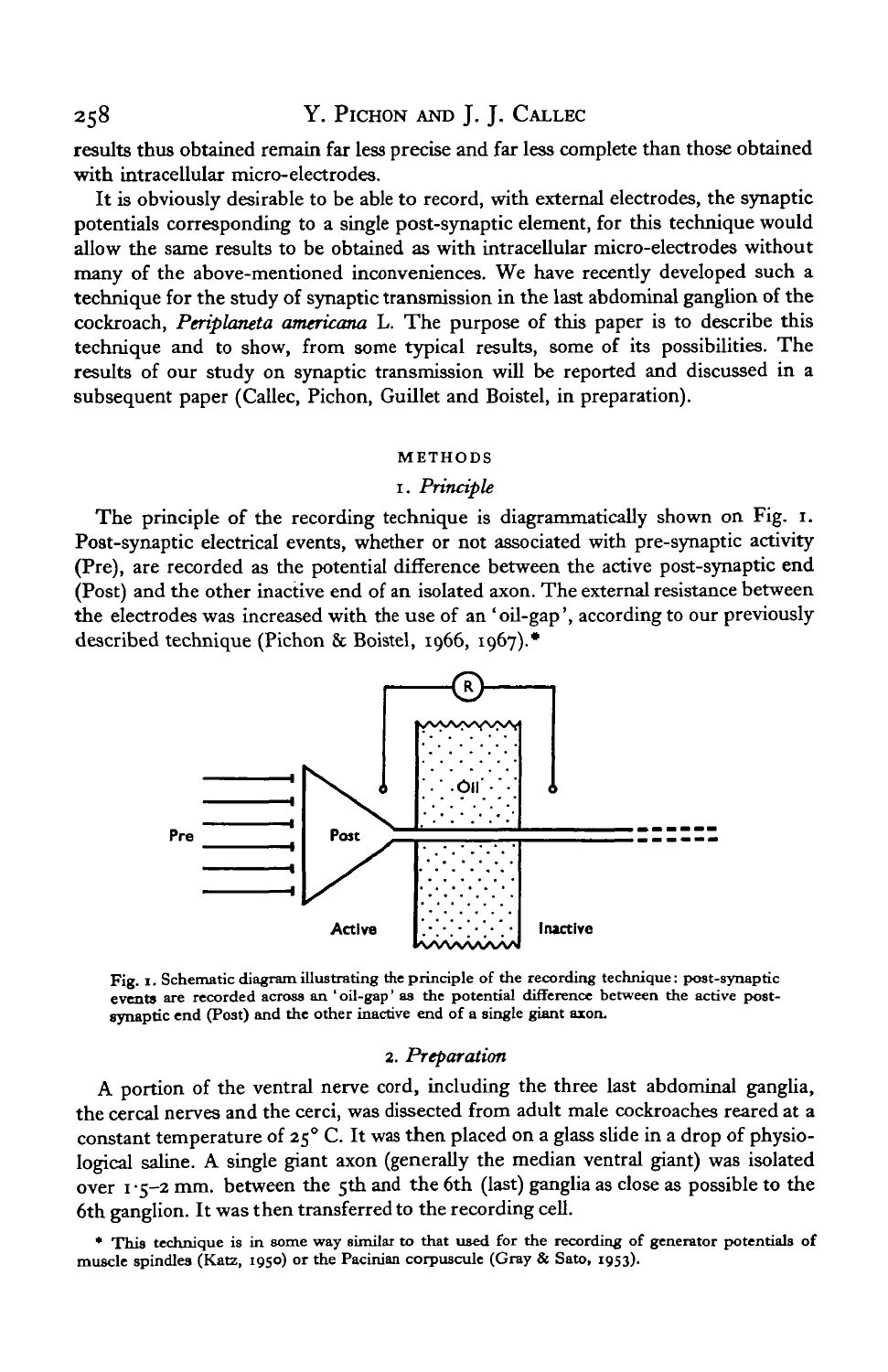## 3. *Recording cell*

The cell consisted of two chambers separated by a thin Perspex partition (Fig. 2). The first chamber (ganglionic chamber) contained the cerci, the cereal nerves and the 6th ganglion. The cerci were laid on a small platform contiguous to a groove where the cereal nerves and the ganglion were continuously irrigated with the physiological saline flowing at a regulated rate. A three-way tap, placed upstream, allowed rapid changes to modified solutions or solutions containing drugs. This groove was in contact with the first electrode A. The second chamber was filled with mineral oil and contained the



Fig. 2. Diagrammatic representation of the nerve chamber used for recording synaptic potentials with external electrodes. For explanation see text.

remainder of the preparation. The beginning of the connectives from the 6th ganglion passed through a small hole in the partition and served as a plug to avoid passage of oil into the first pool. The cut end of the nerve cord including the 4th and the 5th ganglia was supported on a second platform where it was in contact with the second electrode B. The isolated portion of the giant axon floated in oil, hanging between the hole in the partition and this platform.

### 4. *Stimulation and recording*

The preparation was stimulated pre-synaptically either by mechanical stimulation of the cereal sensilla (M.S.) or by short-duration (o\*oi msec.) rectangular current pulses applied to the cereal nerves via a stimulus-isolation unit (E.S.). It was also possible to pass current through the isolated axon by means of a Wheatstone bridge connected between the two recording electrodes A and B.

The two Ag-AgCl electrodes A and B were connected to an oscilloscope and also to a chart pen-recorder via a high-impedance negative-capacitance amplifier.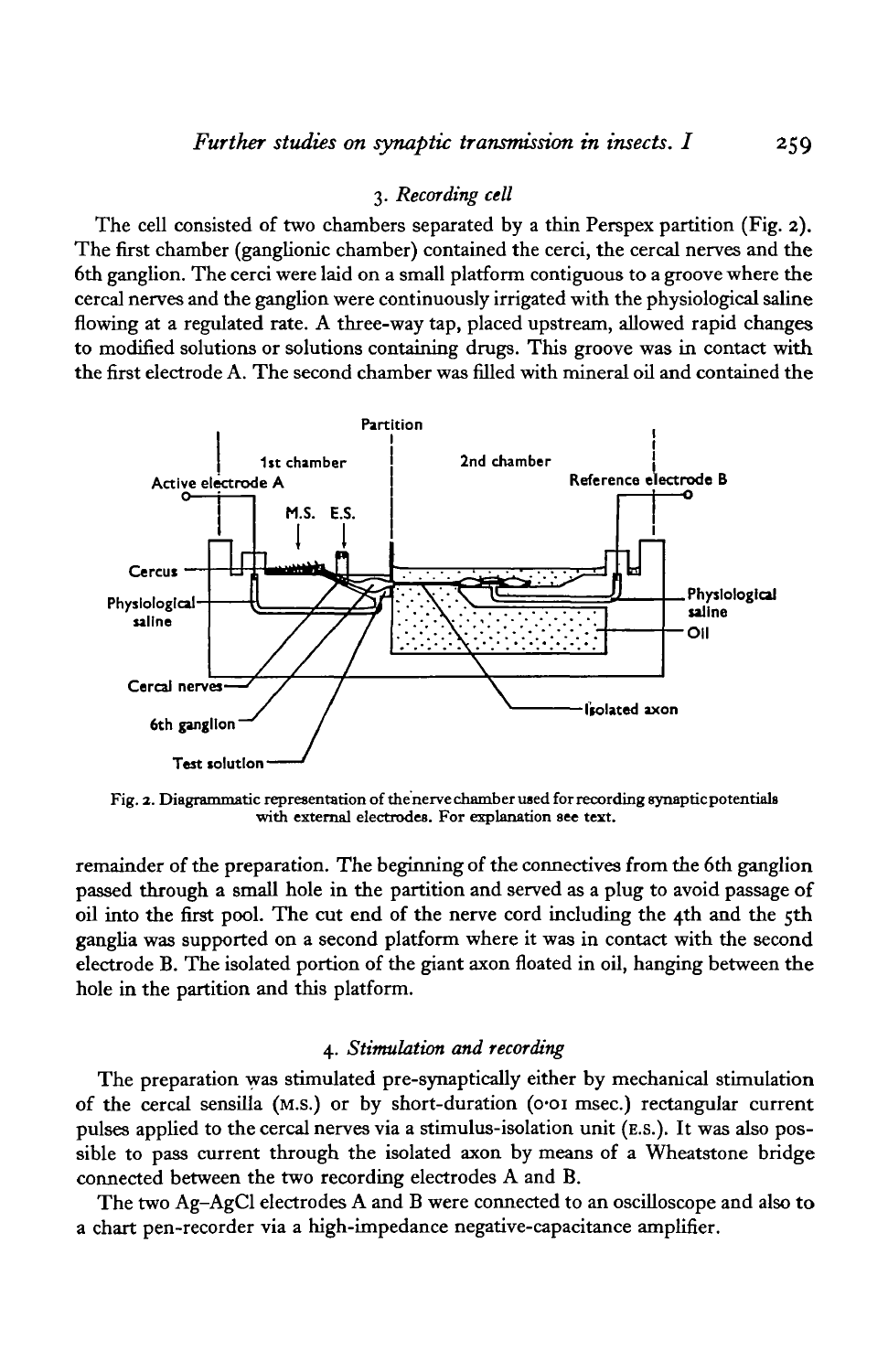## 260 Y. PlCHON AND J. J. CALLEC

## 5. *Solutions*

The physiological saline which has been used for those experiments was the ' modified Ringer's solution' of Yamasaki &Narahashi (1959a). It contained 210-2 mM-NaCl,  $3.1$  mM-KCl,  $1.8$  mM-CaCl<sub>2</sub>,  $0.2$  mM-NaH<sub>2</sub>PO<sub>A</sub> and  $1.8$  mM-Na<sub>2</sub>HPO<sub>3</sub> (pH  $7.2$ ). Experiments were carried out at room temperature (20-25 $^{\circ}$  C.).

#### RESULTS

We will limit ourselves to few characteristic examples showing some of the possibilities of this single-fibre preparation and allowing a comparison to be made between extracellular and intracellular recordings.

### 1. *Without stimulation*

In the (apparent) absence of stimulation an arhythmical ground activity was recorded in most cases. It consisted of small depolarizing waves, with a mean rising phase of 2 msec, which decayed in an approximately exponential manner with a time



Fig. 3. Examples of externally recorded 'spontaneous' excitatory post-synaptic potentials (SEPSPs) in a giant axon. Notice different amplitudes and summationphenomena.

constant of 4-6 msec. (Fig. 3). The amplitude of these potentials never exceeded  $2 \text{ mV}$ . and was most frequently of 0.2 to 0.9 mV. There is some evidence that these are so-called excitatory post-synaptic potentials (EPSP) and they will be referred to, in this paper, as ' spontaneous' EPSPs or SEPSPs.

This pattern of activity has been recorded on some occasions by means of intracellular micro-electrodes (Callec & Boistel, 1966 a, *b).* It seemed to depend upon a satisfactory physiological state of the synapses and it disappeared within a few minutes when the irrigation of the ganglion was stopped. It was also related to the activity of pre-synaptic cereal nerve fibres, for it ceased almost instantaneously when the cereal nerves were cut. Moreover, careful drying of the cerci considerably reduced the number of these SEPSPs (see (Fig. 5).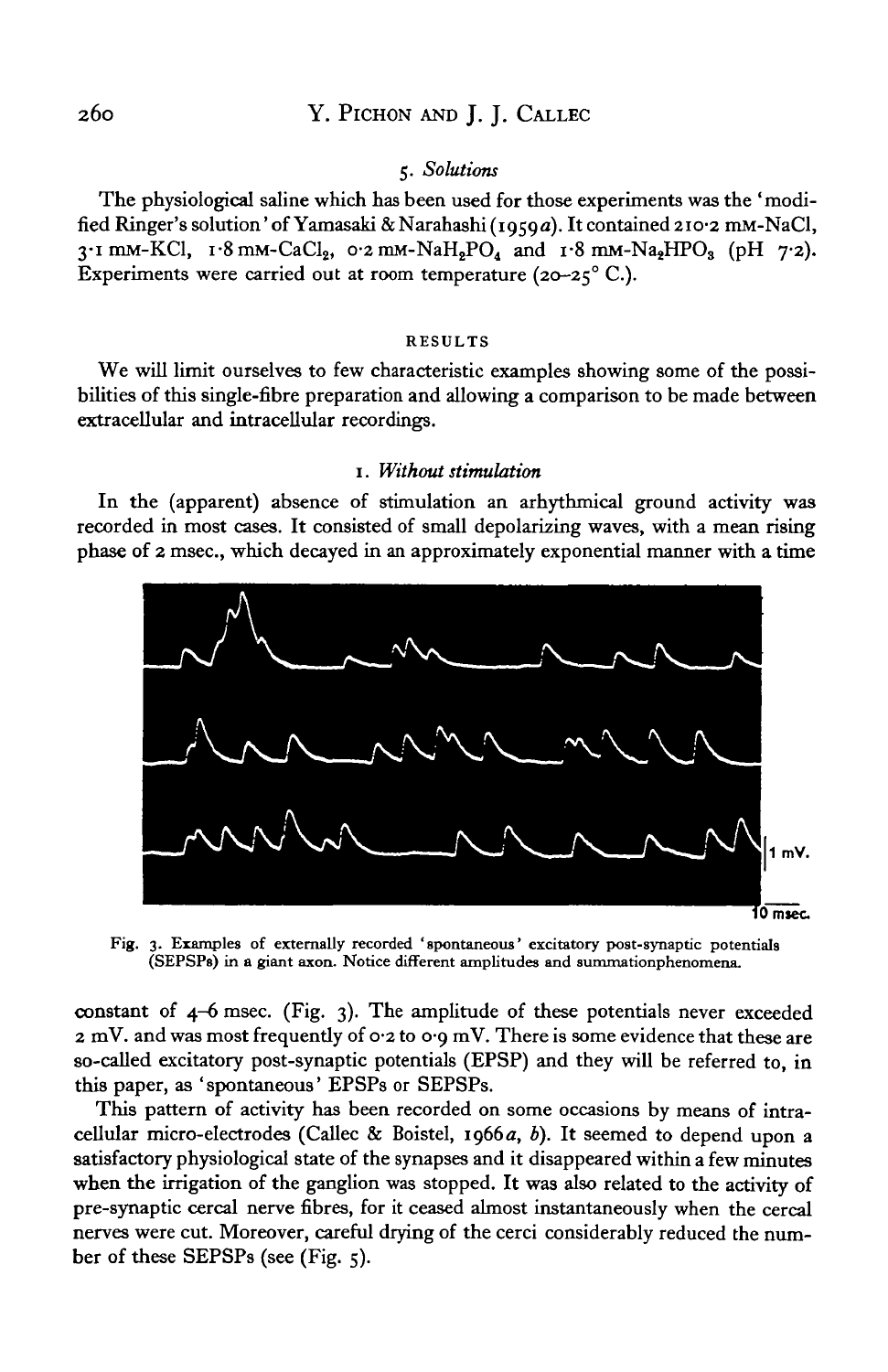## *Further studies on synoptic transmission in insects. I* 261

# 2. *Following mechanical stimulation of the cereal mechanoreceptors\**

Mechanical stimulation of the cereal receptors by a puff of air resulted in a transitory increase in the number of post-synaptic potentials (Fig. 4A). In some cases fullsized action potentials originated from this stimulation when the depolarization brought about by the summation of these EPSP's reached or exceeded the threshold (Fig. 4B).



Fig. 4. Effects of mechanical stimulation of the cerci by a puff of air, beginning at the arrow, upon post-synaptic activity. Two post-gynaptic action potentials (stars) were produced by this stimulation in B. These action potentials are truncated.



Fig. 5. Correspondence between electrical activity of a cercal mechanoreceptor (upper tracings) and EPSPs (lower tracings) in two different preparations (A and B). 'Spontaneous' post-synaptic activity has been nearly suppr

• During the dissection of the single axon, the cerci were generally dipped into the physiological saline, a thin layer of which clung to the cerci when the preparation was placed in the recording chamber.<br>This thin layer was very effective in bending, and thus stimulating, the cercal mechanoreceptors.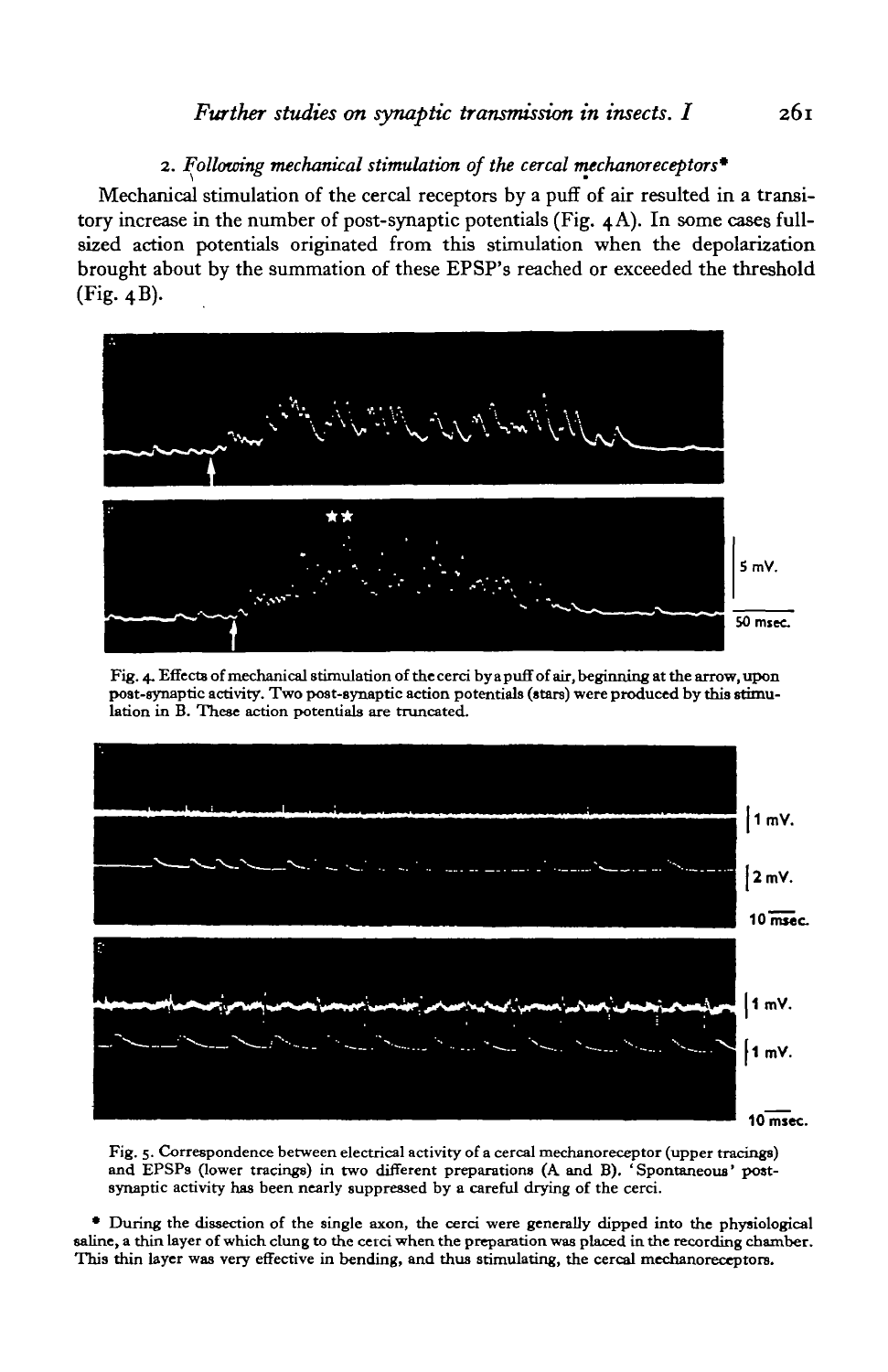# 262 Y. PlCHON AND J. J. CALLEC

Simultaneous recording of the electrical activity of a single cereal mechanoreceptor and of post-synaptic potentials showed for some receptors a fairly good correspondence between the two phenomena, each spike at the receptor being followed by one EPSP\*  $(Fig. 5).$ 

## 3. *Following electrical stimulation of the cereal nerves*

Slow depolarizing waves roughly analogous in shape and in duration to the previously described SEPSPs could be obtained by electrical stimulation of the cereal nerves (Fig. 6). These 'electrically induced' EPSPs increased smoothly with increasing stimulation and gave rise above threshold to one or sometimes two spikes (Fig. 6 A-C).



Fig. 6. Externally recorded post-synaptic potentials following electrical stimulation of the homolateral cercal nerve XI. A. Subthreshold EPSP. B. Slightly above threshold: a post-synaptic action potential is generated fro

The critical firing level (i.e. the level of depolarization at the threshold) varied from one preparation to another between 3 and 8 mV. On some occasions the shape of the 'electrically induced' EPSP was more complex and its duration longer (Fig. 6D), suggesting the existence of some polysynaptic connections between cereal fibres and the single fibre.

The amplitude of the spikes might exceed 110 mV. but was generally lower (70-100 mV.). Such 'electrically induced' EPSPs and post-synaptic spikes had also been recorded with intracellular micro-electrodes (Callec & Boistel, 19666).

### **DISCUSSION**

The extracellular method, described here, of recording post-synaptic potentials in a single giant axon gives interesting results. Some of these results are new, such as those

**• We have shown that this correspondence may be altered in some cases (Callec, Guillet, Pichon & Boistel, 1969).**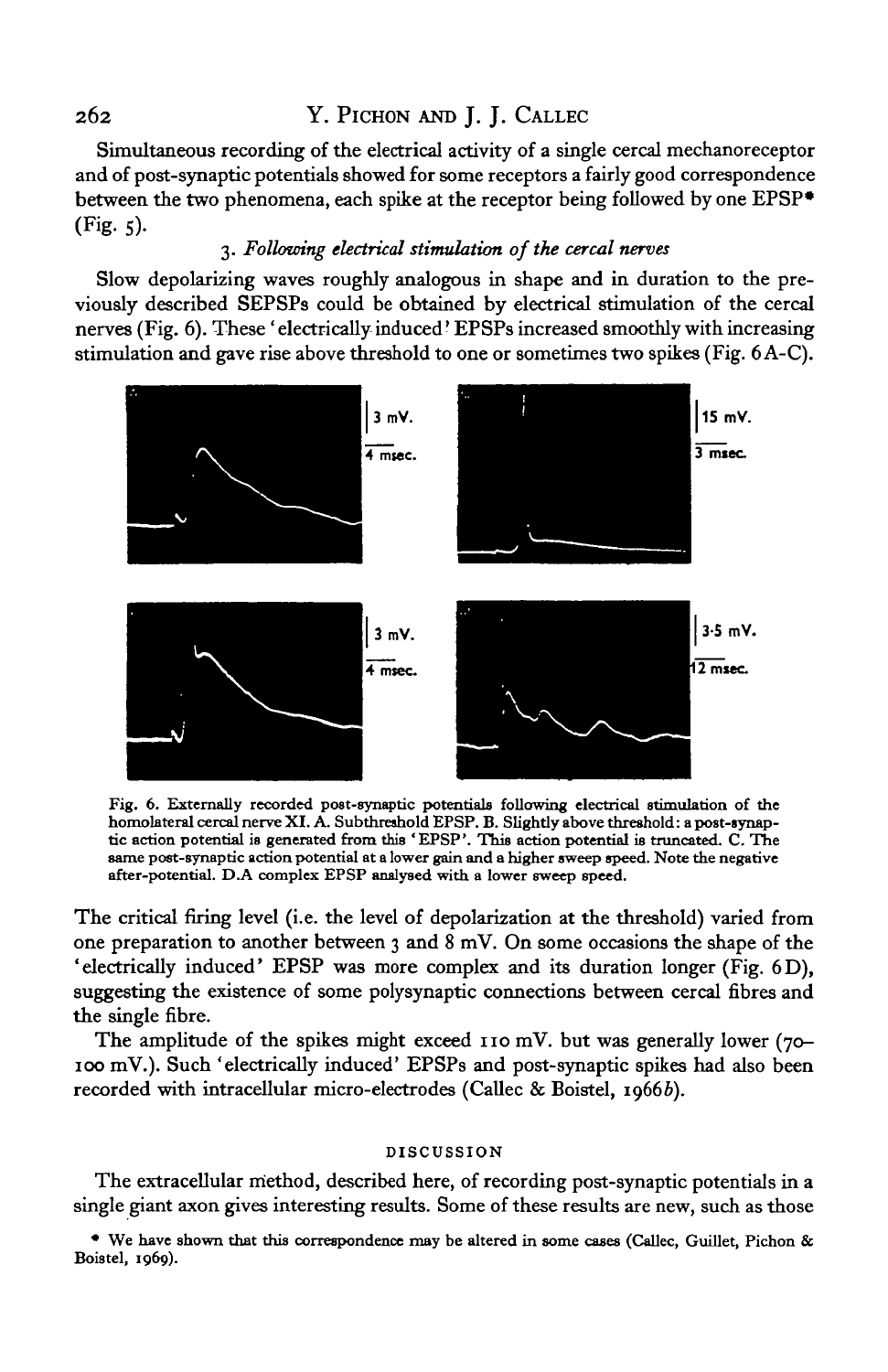*Further studies on synoptic transmission in insects. I* 263

following mechanical stimulation of the cercal receptors. Others have already been obtained by means of intracellular micro-electrodes (Callec & Boistel, 1966a, *b);* they concern 'spontaneous' EPSPs, 'electrically induced' EPSPs and post-synaptic action potentials. If one compares the two sets of results (Table 1) one can see significant differences between the two techniques: (1) extracellularly recorded EPSP's are nearly three times smaller than, and twice as long as, intracellularly recorded ones; (2) extracellularly recorded post-synaptic spikes may be larger than intracellularly recorded ones.

Table 1. *Intracellularly and extracellularly recorded post-synaptic potentials*

|                                                     | Intracellular                                           | Extracellular      |
|-----------------------------------------------------|---------------------------------------------------------|--------------------|
| 'Spontaneous' EPSPs                                 |                                                         |                    |
| Amplitude                                           | $0.7 - 2.3$ mV.                                         | $o2-o9 mV.$        |
| Time to peak                                        | $o·0-1·3$ msec. <sup>*</sup>                            | $2.0 - 3.4$ msec.  |
| Duration                                            | $5-10$ msec. <sup><math>\bullet</math></sup>            | More than 10 msec. |
| 'Electrically induced' EPSPs<br>Threshold amplitude | $15-20$ mV $\dagger$                                    | $3 - 8$ mV.        |
| Post-synaptic action potentials                     |                                                         |                    |
| Amplitude                                           | Up to $75 \text{ mV}$ . <sup><math>\dagger</math></sup> | Up to $115$ mV.    |
|                                                     | • Callec (unpublished results),                         |                    |
|                                                     | <sup>†</sup> Callec & Boistel, 1966b.                   |                    |

If one assumes that extracellular and intracellular recordings were made in the same or in similar post-synaptic fibres, the decrease in amplitude of externally recorded EPSPs could be related to an electrotonic decay of the (local) post-synaptic potentials in a cable-like structure (the giant axon) between the point of insertion of the microelectrode  $(RP_1, \text{ most often in the middle of the ganglion)$  and the point where the isolated axon leaves the ganglion  $(RP_2)$ . If  $\Delta Em_1$  and  $\Delta Em_2$  are the amplitudes of the EPSPs recorded respectively in  $RP_1$  and  $RP_2$ , the relation between these two values would be given by

$$
\Delta Em_2 = \Delta Em_1 \exp{ (x/\lambda)}, \qquad (1)
$$

where x is the distance between the two recording points  $(RP_1$  and  $RP_2$ ) and  $\lambda$  the space constant of the giant axon between those two points. One can calculate  $\lambda$  from equation (1):

$$
\lambda = \frac{-x}{\Delta Em_2/\Delta Em_1},
$$

taking the values of the largest spontaneous EPSP's as a reference (i.e.  $\Delta Em_1 = 2.3 \text{ mV}$ and  $\Delta Em_2 = \text{O} \cdot \text{g mV}$  and  $x = 750 \mu$  (mean value in our experiments),  $\lambda = 796 \mu$ . This value is slightly lower than the space constant of the giant axons in the connectives (860  $\mu$  from Yamasaki & Narahashi, 1959*b*; 1300  $\mu$  from Boistel, 1959). This was to be expected from the shrinkage of the giant axon in the ganglion, the space constant being proportional to the square root of the fibre diameter if the electrical properties of the plasma and axon membrane are held constant. It is thus logical to conclude that the lower amplitude of externally recorded EPSPs may be interpreted in terms of cable properties of post-synaptic giant axons inside the ganglion. The slowing of the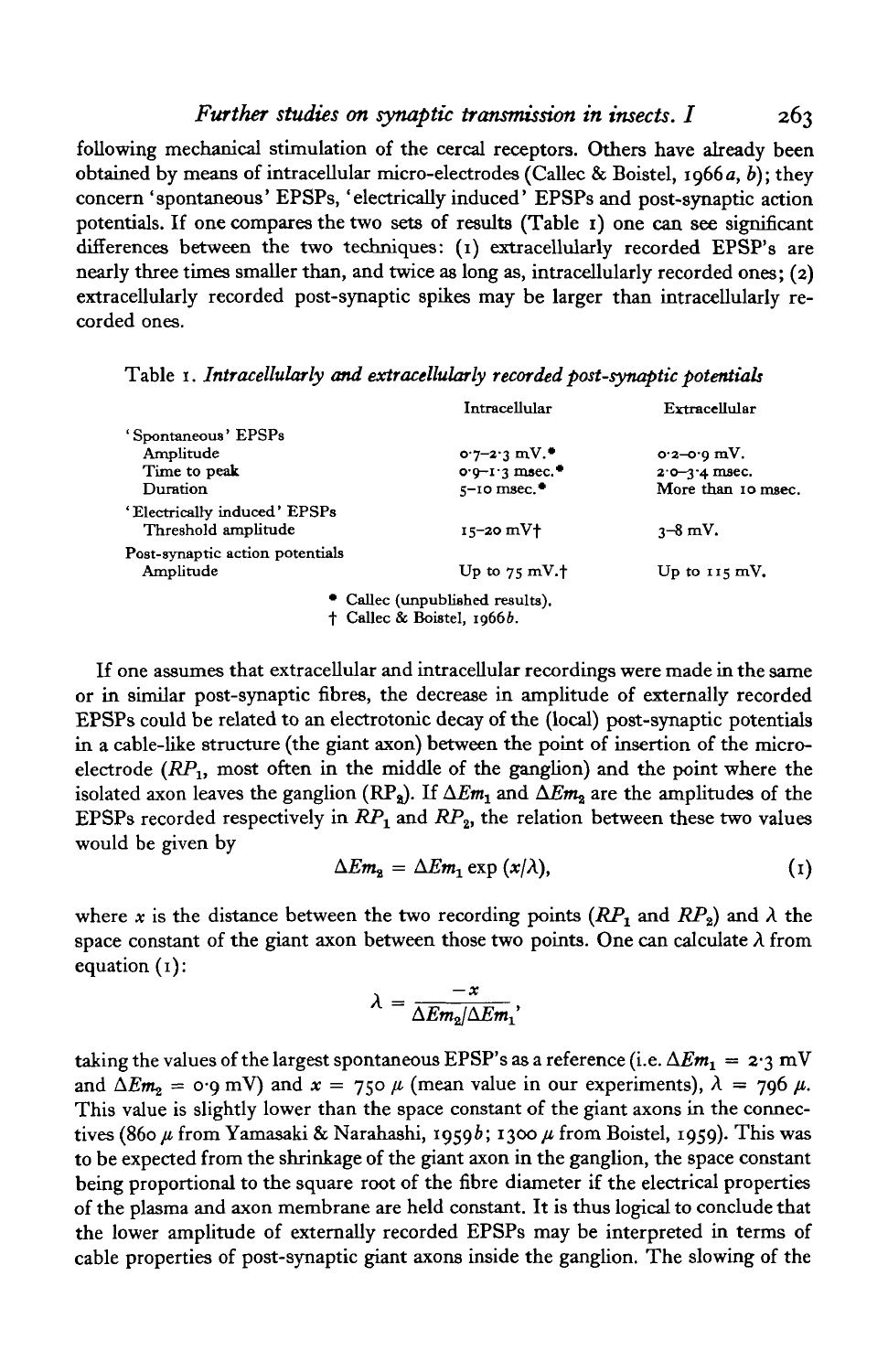rate of change of membrane potential resulting in an increased duration of EPSPs may be related in the same way to an increased distance from the post-synaptic membrane.

Unlike EPSPs, post-synaptic action potentials are propagated, thus keeping their full amplitude from their site of initiation to RP<sub>2</sub>.

Although it involves the reduction of the amplitude of the EPSPs, external recording of synaptic potentials has the following advantages:

(1) A tenfold reduction of the 'noise' level (30  $\mu$ V. instead of 300  $\mu$ V.), corresponding for EPSPs to an increase of more than threefold of the signal-noise ratio.

(2) Preservation of the synaptic preparation for hours without significant changes in its characteristics.

(3) Continuous irrigation of the ganglion with a saline which may be changed within seconds for modified solutions, thus allowing a pharmacological study of the synaptic zones to be carried out in well oxygenated conditions.

(4) Stability of the recording system, permitting a physiological stimulation of the cereal mechanoreceptors to be made.

(5) Precise identification of the dissected post-synaptic giant axon, enabling a systematic study of the input to this particular axon to be made.

This single-fibre preparation is being used for the study of the input-output relations across the 6th abdominal ganglion (Callec *et al.* 1969). It will be utilized for a study of the influence on synaptic transmission of the electrical activity of nerve cell bodies (located at the periphery of the ganglion) which have been shown to fire spontaneously in many cases (Callec & Boistel, 1966 a). It seems also possible at the present time to study with this technique the effects on post-synaptic activity of electrophoretic injections of pharmacological substances in the vicinity of the synaptic areas.

A similar technique may be applied to other post-synaptic structures either in insects (such as large motor axons in the thoracic ganglia of some insect species) or in other animals.

## **SUMMARY**

1. The dissection of a small length of a giant axon between the 5th and the 6th ganglia of the abdominal nerve cord of the cockroach *Periplaneta americana* allows extracellular recordings of excitatory post-synaptic potentials (EPSPs) to be made in particularly good conditions.

2. ' Spontaneous' or ' induced' EPSPs are smaller and slower than those recorded with conventional micro-electrodes.

3. Post-synaptic action potentials are very similar to, or even larger than, those recorded by means of intracellular electrodes.

4. The low impedance of the recording system, together with its stability, allows numerous experiments to be made which were nearly impossible with the microelectrode technique.

5. It is suggested that this technique might be used for other post-synaptic structures.

The authors wish to thank Professor J. Boistel for helpful discussion and Dr J. E. Treherne for reading and correcting the manuscript.